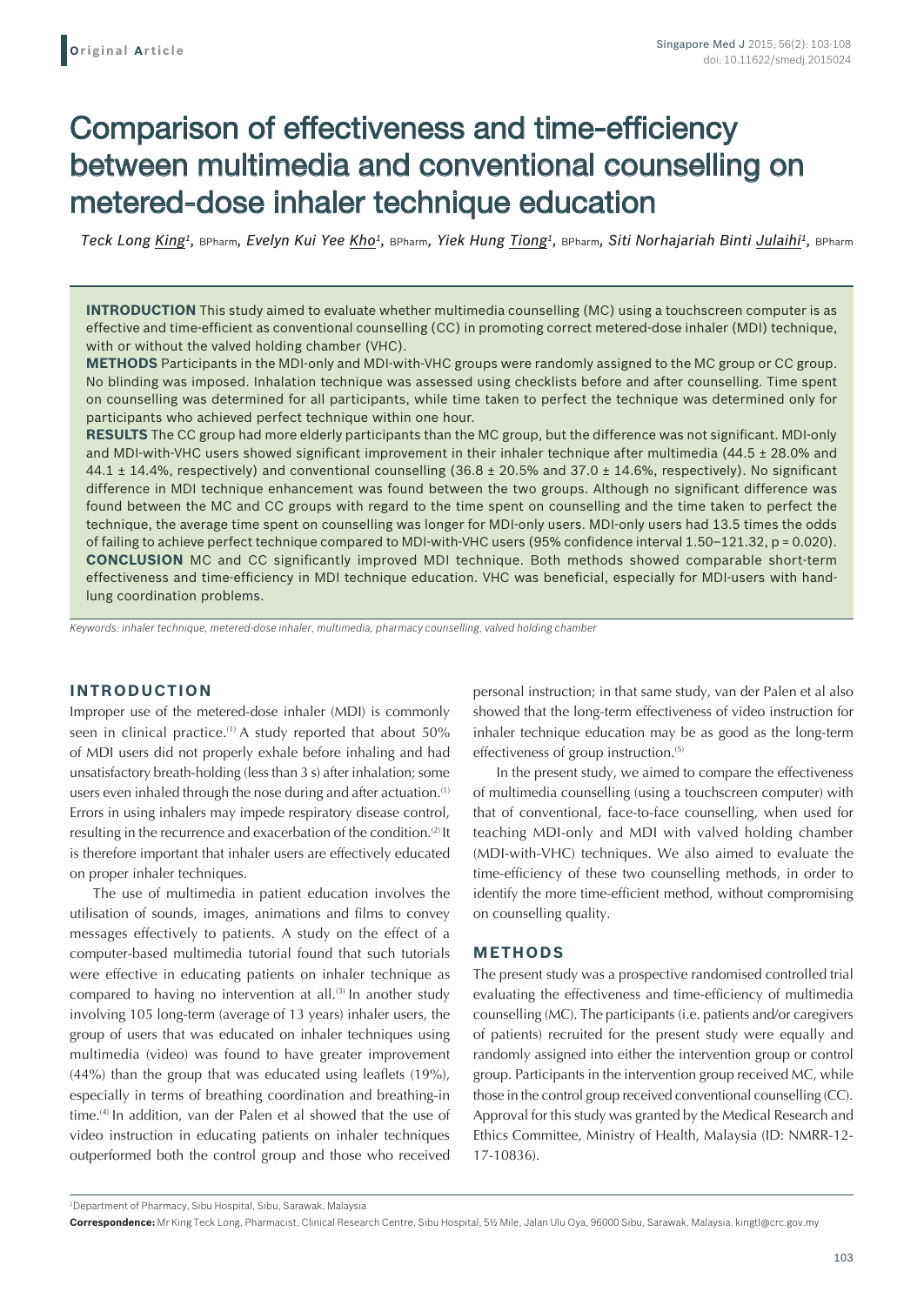The sample size needed for the present study was estimated using the Power and Sample Size Calculation software version 3.0 (Vanderbilt University, Nashville, TN, USA),<sup>(6)</sup> based on a similar study by van der Palen et al.<sup>(5)</sup> In order for MC to have 80% power to show 10% more improvement than CC in the MDI technique score difference (i.e. post-counselling score percentage minus pre-counselling score percentage), with a two-sided type 1 error probability of 0.05 and a standard deviation of 15%, a total of 72 participants (36 participants in each group) was required.<sup>(6)</sup>

Study participants were enrolled over six months, from December 2011 to May 2012. Patients who met the following criteria were recruited for the present study: (a) had asthma or chronic obstructive pulmonary disease (COPD); (b) were prescribed MDI-only or MDI-with-VHC before the study; and (c) scored four or less (out of six points) in the inhaler technique pre-counselling assessment. Patients who met any of the following criteria were excluded from the study: (a) had asthma or COPD, but no prescription for MDI; (b) newly started on MDI at the time of recruitment; (c) scored more than four (out of six points) in the inhaler technique pre-counselling assessment; and (d) had poor visual acuity, hearing problems and speech disability. Once recruited, the patients or the caregivers of patients were briefed on the study and their informed consents were obtained.

As the six pharmacists who were involved in the study (four of whom were authors of this article) had heavy routine pharmacy workloads, only two of the six were scheduled daily for patient recruitment and data collection, each at Sibu Hospital's Inpatient Satellite 2 Pharmacy and Outpatient Pharmacy. The participants were first assigned into either the MDI-only group or the MDI-with-VHC group at the location of their recruitment. Thereafter, the participants were sequentially divided into either the intervention group or the control group (i.e. every alternate participant was placed in the control group). To assist randomisation, counselling group allocation forms were used to register participants in their assigned groups. For example, at the Inpatient Satellite 2 Pharmacy, the first recruited MDI-only inpatient user was assigned to the MC group and registered using the MDI-only allocation form, the second MDI-only inpatient user was assigned to the CC group, and so on. Likewise, the first MDI-with-VHC inpatient user was assigned to the MC group, and the second MDI-with-VHC inpatient user, to the CC group, and so on. MDI-with-VHC inpatient users were registered using the MDI-with-VHC allocation form. The same procedure was followed for MDI-only and MDI-with-VHC outpatient users.

In the present study, assessment of inhaler technique was done using two different assessment checklists **–** one for MDI-only users and the other for MDI-with-VHC users. Both checklists consisted of a list of correct and incorrect steps. Every step performed correctly was awarded with one point, while every incorrect step was given zero point. The checklists were created using the Inhaler Device Assessment Tool by the Nursing Best Practice Research Unit, University of Ottawa, Canada, as a template.<sup>(7)</sup> The scoring scheme was developed based on a guideline published by the Pharmaceutical Service Division of the Ministry of Health, Malaysia.<sup>(8)</sup>

Once recruited and assigned to a counselling group, each participant was called into a counselling room, where the counselling session (consisting of a series of assessment, counselling and reassessment) was conducted by the same pharmacist who recruited the participant. If the patients were too young to operate their own inhalers, the counselling session was administered to their caregivers. During pre-counselling assessment, the patients or their caregivers were requested to demonstrate their inhaler techniques, which were then assessed using the aforementioned checklists. All scores were recorded.

All the six pharmacists involved in the present study were trained on how to conduct standardised MC and CC, prior to the start of the study. They were trained to administer either of the counselling methods. In the MC group, the participants were presented with a touchscreen computer (i.e. an Apple© iPad 2) that was preloaded with video tutorials on both MDI-only and MDIwith-VHC techniques. The videos were produced by the hospital's pharmacists and had been used in-house as MDI technique counselling material in the hospital. The instructions in the video tutorial were delivered via narration and reinforced as on-screen text with multilingual support. Multilingual support was a unique feature of MC used in the present study. Participants were allowed to choose their preferred language from four available languages, namely Bahasa Malaysia, Mandarin, English and Bahasa Iban (a native language in Sarawak), for counselling. After they had chosen their preferred language, a stepwise demonstration on inhaler techniques was played. After each step, participants could decide whether to repeat the step or proceed to the next step. They could repeat any step as many times as they wished. After all the steps were completed, a continuous version of the same demonstration was presented again. In the CC group, the participants received the same key information as that received by the MC group. However, the information was administered by a pharmacist via verbal instruction and physical demonstration using training kits.

Immediately after counselling, the participants in both the MC and CC groups were reassessed on their inhaler technique. The checklists used were the same as those used for pre-counselling assessment. The difference between pre- and post-counselling inhaler technique score was calculated. If the participants were not able to attain full scores on the first post-counselling assessment, the wrongly performed steps were corrected and they were re-counselled using the assigned counselling method until all steps were correctly performed. Time count was stopped when perfect inhaler technique (i.e. all steps were correct) was achieved. The times at which the counselling session started and stopped were noted. However, the scores were not recorded during the subsequent reassessments of inhaler technique after re-counselling.

Due to logistic and practical concerns, time count was stopped at a maximum of one hour even if the participant had not achieved perfect inhaler technique by that time. As part of pharmacy ethics and professionalism, participants who did not achieve adequate inhaler techniques continued to receive counselling, without restriction on the type of counselling method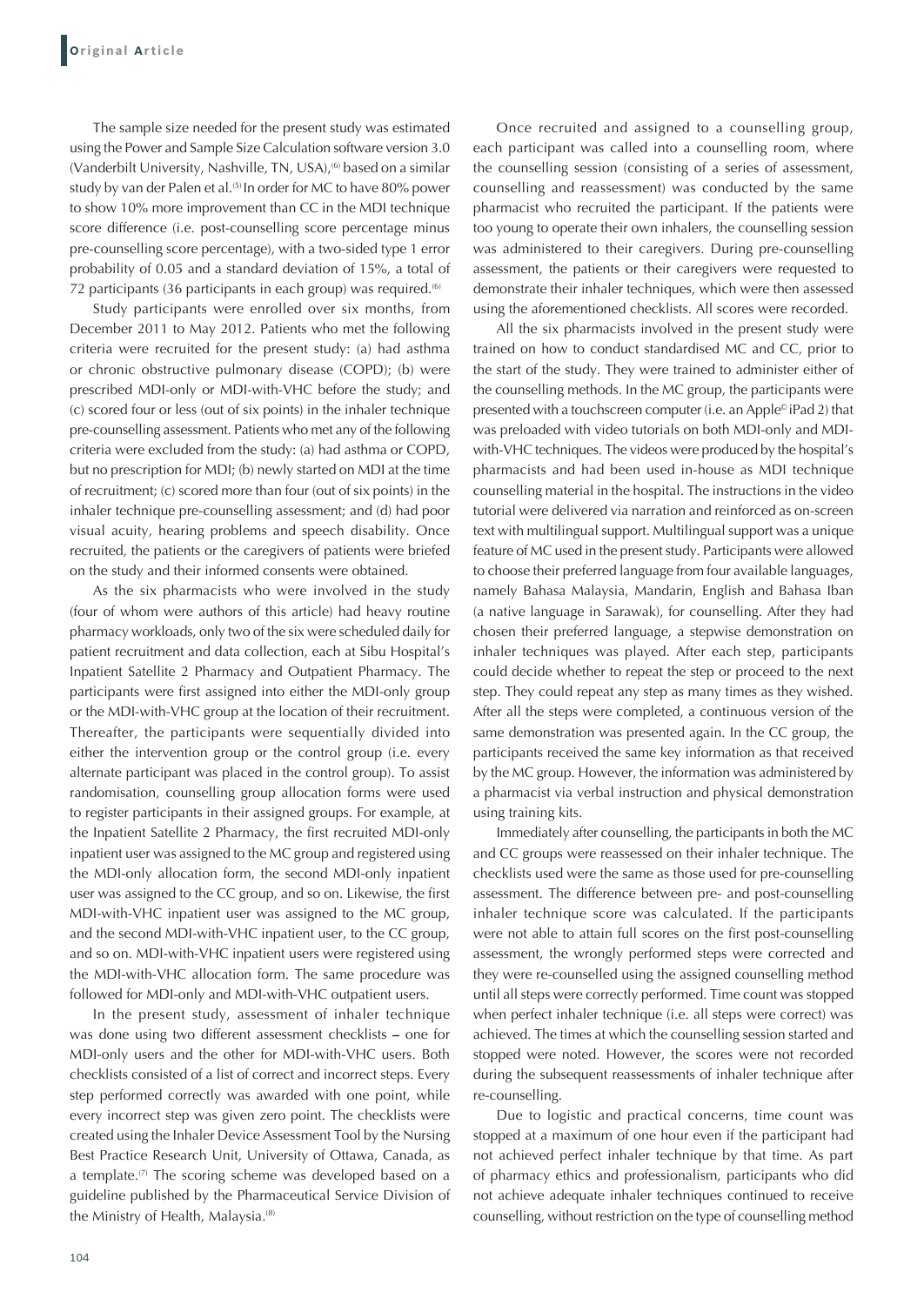used, until they could use their inhalers effectively. Accessories such as spacers and VHCs, and even other inhaler types (e.g. dry powder inhalers), were also considered, if necessary.

The inhaler technique assessment score was calculated as a percentage (i.e. the number of correctly performed inhalation steps  $\div$  the total steps  $\times$  100%). The percentage of participants who correctly performed each inhalation step was also determined. In order to evaluate the time-efficiency of the counselling methods, we recorded the time spent on each counselling session for all participants in the study (i.e. the intention-to-treat population) who achieved or did not achieve full score within one hour, and calculated the average time spent. We also calculated the average time taken to perfect the inhalation technique; the calculation of this average time only included participants who had achieved perfect technique score within one hour.

Independent continuous variables, such as the assessment scores between the two counselling groups, were tested using independent *t*-test. Within-group changes, such as the difference between pre- and post-counselling assessment scores, were tested using paired *t*-test. Categorical variables (e.g. age group, gender, ethnicity, inhalation device used and inpatient/outpatient status) were tested using chi-square analysis. Logistic regression analysis was used to determine the significant factor(s) associated with failure to achieve perfect inhaler technique within one hour. All statistical analyses were performed using the Statistical Package for the Social Sciences software version 20.0 (SPSS Inc, Chicago, IL, USA).

# **RESULTS**

A total of 72 participants were included in the present study – 35 were placed in the MC group, while 37 were placed in the CC group. The characteristics of the participants in both groups are presented in Table I. The CC group had a greater number of elderly (aged > 50 years) participants than the MC group (21 vs. 13 patients), but this difference was not significant. None of these characteristics were significantly different between the two groups.

For MDI-only inhalation, the percentage of participants who correctly performed each inhalation step increased after counselling. This was observed for all steps in the MDI-only inhalation technique and in both counselling groups (Table II). The step in the MDI-only technique that had the lowest percentage of participants correctly performing the step after counselling was Step 4 (i.e. press canister and inhale), for both the MC and CC groups. For MDI-with-VHC inhalation, the percentage of participants who correctly performed each inhalation step also increased for all steps after counselling (Table III). After counselling, 100% correct technique was achieved for several steps (i.e. steps 2–5 for the MC group, and steps 2, 3 and 5 for the CC group).

In terms of assessment scores, participants showed a significant improvement in their scores (by about 40%), regardless of the counselling method used. For both MDI-only and MDIwith-VHC users, there was no significant difference between the MC and CC groups in terms of improvement in the technique assessment (Table IV).

|  |  |  |  |  | Table I. Characteristics of the participants (n = 72). |  |  |
|--|--|--|--|--|--------------------------------------------------------|--|--|
|--|--|--|--|--|--------------------------------------------------------|--|--|

| <b>Characteristic</b>         |           | p-value    |                                 |       |
|-------------------------------|-----------|------------|---------------------------------|-------|
|                               | <b>MC</b> | cc         | <b>Total</b>                    |       |
|                               | (n = 35)  | $(n = 37)$ | $(n = 72)$                      |       |
| Age (yr)                      |           |            |                                 | 0.096 |
| $\leq 50$                     |           |            | 22 (57.9) 16 (42.1) 38 (100.0)  |       |
| > 50                          |           |            | 13 (38.2) 21 (61.8) 34 (100.0)  |       |
| <b>Ethnicity</b>              |           |            |                                 | 0.596 |
| Malay                         |           |            | $9(56.3)$ $7(43.8)$ $16(100.0)$ |       |
| Chinese                       |           |            | $4(36.4)$ 7 (63.6) 11 (100.0)   |       |
| Native Sarawakian             |           |            | 22 (48.9) 23 (51.1) 45 (100.0)  |       |
| Gender                        |           |            |                                 | 0.963 |
| Male                          |           |            | 21 (48.8) 22 (51.2) 43 (100.0)  |       |
| Female                        |           |            | 14 (48.3) 15 (51.7) 29 (100.0)  |       |
| <b>Inhalation device used</b> |           |            |                                 | 0.995 |
| MDI-only                      |           |            | 18 (48.6) 19 (51.4) 37 (100.0)  |       |
| MDI-with-VHC                  |           |            | 17 (48.6) 18 (51.4) 35 (100.0)  |       |
| <b>Type of patient</b>        |           |            |                                 | 0.951 |
| Inpatient                     |           |            | 22 (48.9) 23 (51.1) 45 (100.0)  |       |
| Outpatient                    |           |            | 13 (48.1) 14 (51.9) 27 (100.0)  |       |

CC: conventional counselling; MC: multimedia counselling; MDI: metered-dose inhaler; VHC: valved holding chamber

**Table II. Percentage of participants who correctly performed the inhalation steps, pre‑ and post‑counselling, for metered-dose inhaleronly inhalation.** 

| <b>Inhalation</b> |                     | $MC (n = 18)$        | $CC (n = 19)$       |                      |  |
|-------------------|---------------------|----------------------|---------------------|----------------------|--|
| step              | Pre-<br>counselling | Post-<br>counselling | Pre-<br>counselling | Post-<br>counselling |  |
| Step 1            | 44.4                | 77.8                 | 47.4                | 100.0                |  |
| Step 2            | 5.6                 | 66.7                 | 26.3                | 73.7                 |  |
| Step 3            | 61.1                | 100.0                | 68.4                | 78.9                 |  |
| Step 4            | 16.7                | 55.6                 | 47.4                | 70.7                 |  |
| Step 5            | 27.8                | 72.2                 | $\Omega$            | 78.9                 |  |
| Step 6            | 11.1                | 61.1                 | 21.1                | 73.7                 |  |

Data is presented as percentage. CC: conventional counselling; MC: multimedia counselling; Step 1: remove cap and shake inhaler; Step 2: exhale completely; Step 3: put mouthpiece into mouth and seal properly; Step 4: press canister and inhale; Step 5: hold breath and remove mouthpiece; Step 6: wait for 30–60 s before next puff.

**Table III. Percentage of participants who correctly performed the inhalation steps, pre‑ and post‑counselling, for metered-dose inhalerwith‑valved holding chamber inhalation.**

| <b>Inhalation</b> |                     | $MC (n = 17)$        | $CC (n = 18)$       |                      |  |
|-------------------|---------------------|----------------------|---------------------|----------------------|--|
| step              | Pre-<br>counselling | Post-<br>counselling | Pre-<br>counselling | Post-<br>counselling |  |
| Step 1            | $\Omega$            | 91.4                 | 16.7                | 88.9                 |  |
| Step 2            | 94.1                | 100.0                | 100.0               | 100.0                |  |
| Step 3            | 47.1                | 100.0                | 66.7                | 100.0                |  |
| Step 4            | 76.5                | 100.0                | 66.7                | 94.4                 |  |
| Step 5            | 70.6                | 100.0                | 83.3                | 100.0                |  |
| Step 6            | 6.0                 | 76.5                 | 5.6                 | 83.3                 |  |

Data is presented as percentage. CC: conventional counselling; MC: multimedia counselling; Step 1: remove cap and shake inhaler; Step 2: connect inhaler and chamber; Step 3: place mask over mouth and nose with good seal; Step 4: press canister once; Step 5: breathe in and out 5–10 times; Step 6: wait for 30–60 s before next puff.

Intention-to-treat analysis showed no significant difference in the time spent on counselling between the MC and CC groups within one hour (Table V). Overall,  $33.1 \pm 24.3$  min were spent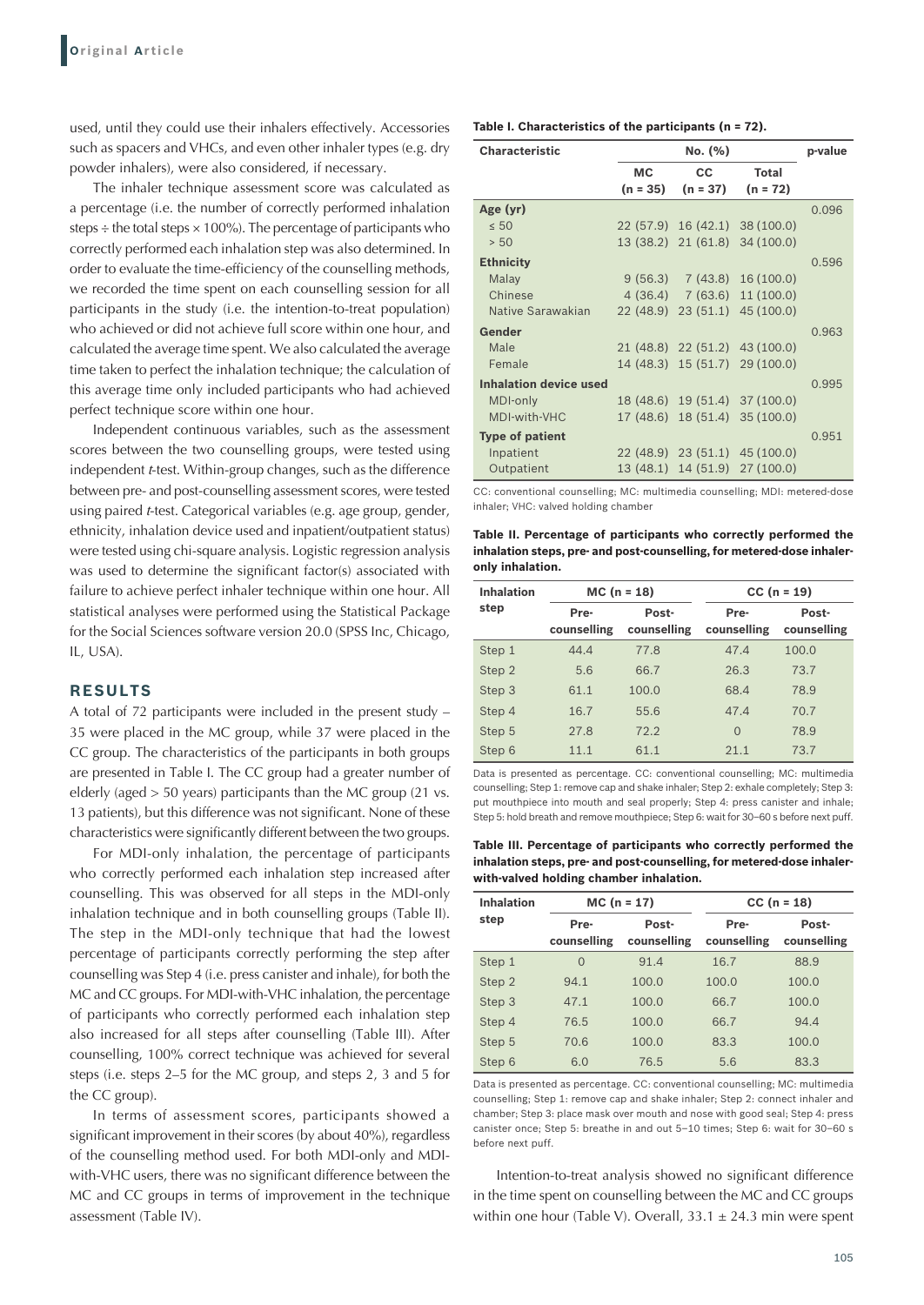| Variable                |                        | <b>Assessment score</b> | p-value | <b>Difference</b> |
|-------------------------|------------------------|-------------------------|---------|-------------------|
|                         | <b>Pre-counselling</b> | <b>Post-counselling</b> |         |                   |
| MDI-only $(n = 37)$     |                        |                         |         |                   |
| <b>MC</b>               | $26.8 \pm 20.7$        | $71.3 \pm 29.6$         | 0.001   | $44.5 \pm 28.0$   |
| <b>CC</b>               | $38.6 \pm 20.1$        | $75.4 \pm 23.8$         | 0.001   | $36.8 \pm 20.5$   |
| p-value                 | 0.088                  | 0.641                   |         | 0.350             |
| MDI-with-VHC $(n = 35)$ |                        |                         |         |                   |
| <b>MC</b>               | $51.0 \pm 12.5$        | $95.1 \pm 7.8$          | < 0.001 | $44.1 \pm 14.4$   |
| <b>CC</b>               | $57.4 \pm 14.3$        | $94.4 \pm 9.9$          | 0.001   | $37.0 \pm 14.6$   |
| p-value                 | 0.165                  | 0.832                   |         | 0.158             |

**Table IV. Pre‑ and post‑counselling inhaler technique assessment scores of the participants (n = 72).**

Data is presented as mean ± standard deviation. CC: conventional counselling; MC: multimedia counselling; MDI: metered-dose inhaler; VHC: valved holding chamber

on counselling for MDI-only users, while  $14.3 \pm 10.5$  min were spent on counselling for MDI-with-VHC users. Analysis on the time taken to perfect inhaler technique also showed no significant difference between the two counselling groups (Table VI). Overall, MDI-only users needed  $12.6 \pm 6.3$  min, while MDI-with-VHC users needed  $12.9 \pm 7.0$  min to achieve perfect inhaler technique.

Among the 72 participants in the present study, 17 were not able to achieve perfect inhaler technique within one hour – 16 were MDI-only users and one was an MDI-with-VHC user. Simple logistic regression analysis revealed that older age (i.e. > 50 years of age), MDI-only users and outpatient counselling were significantly associated with failure to perform perfect inhaler technique (Table VII). However, multiple logistic regression analysis showed that only MDI-only users were significantly associated with failure to achieve perfect inhaler technique within one hour ( $p = 0.020$ , adjusted odds ratio 13.49, 95% confidence interval 1.50 – 121.32, Table VII). Other variables, such as ethnicity, gender and counselling methods, were not found to be significant.

## **DISCUSSION**

In the present study, we found that there was improvement in all MDI inhalation steps after counselling, regardless of the counselling method used. This finding is consistent with that of other studies, in which inhaler techniques improved after a pharmacist-led intervention.(9,10) These findings suggest that the administration of simple instructions on correct inhaler technique can result in significant improvement of the technique. We also found that MC using tutorial videos on an Apple© iPad 2 was as effective as conventional face-to-face counselling by a pharmacist. This finding contradicts that of van der Palen et al's study, in which MC (i.e. video instruction) was found to be more effective than personal instruction in improving MDI inhalation technique.(5) The difference could be due to the limited tutorial video watching time in the present study. The participants in van der Palen et al's study were allowed unrestricted viewing of the video at home before follow-up, whereas in the present study, most of the participants watched the tutorial only once before the assessment. Therefore, to further improve MDI users' understanding and acquisition of the correct MDI technique, the tutorial videos could be made available after the counselling sessions – either by preparing digital video discs of the video tutorial for distribution or by uploading the video tutorial to an online video streaming website.

| Table V. Average time spent on counselling for all participants (i.e. the |
|---------------------------------------------------------------------------|
| intention-to-treat population).                                           |

| <b>Device</b> |                                 | Time spent (min)* |         |                 |
|---------------|---------------------------------|-------------------|---------|-----------------|
|               | MC.                             | CC.               | p-value | Total           |
| MDI-only      | $37.1 \pm 24.2$ $29.3 \pm 24.4$ |                   | 0.339   | $33.1 \pm 24.3$ |
| MDI-with-VHC  | $14.4 + 8.2$                    | $14.2 + 12.6$     | 0.946   | $14.3 \pm 10.5$ |

Data is presented as mean <sup>±</sup> standard deviation. \*Maximum time recorded per session is 60 min. CC: conventional counselling; MC: multimedia counselling; MDI: metered-dose inhaler; VHC: valved holding chamber

**Table VI. Average time taken by participants to perfect their inhaler technique.**

| <b>Device</b> | Time taken to perfect technique (min)* |                |         |                |  |  |
|---------------|----------------------------------------|----------------|---------|----------------|--|--|
|               | MC.                                    | CC.            | p-value | Total          |  |  |
| MDI-only      | $14.1 + 7.5$                           | $11.4 \pm 5.3$ | 0.344   | $12.6 \pm 6.3$ |  |  |
| MDI-with-VHC  | $14.4 + 8.2$                           | $11.5 \pm 5.5$ | 0.228   | $12.9 \pm 7.0$ |  |  |

Data is presented as mean <sup>±</sup> standard deviation. \*Calculation excluded participants who did not achieve perfect inhaler technique within one hour. CC: conventional counselling; MC: multimedia counselling; MDI: metered-dose inhaler; VHC: valved holding chamber

In the present study, both counselling methods were found to be equally time-efficient in terms of the time spent on counselling and the time taken to perfect the technique. However, nearly a quarter of the participants were unable to achieve perfect inhaler technique within an hour. Most of these poor performers were MDI-only users and the most prevalent error after counselling was the failure to inhale appropriately with the device (i.e. step 4). Step 4 in the MDI-only inhalation technique requires good hand-lung coordination. Age, comorbidities, cognitive status, hand strength $(11,12)$  and educational level $(13)$  are some factors that may contribute to a patient's difficulty in performing this MDI technique.

The MDI-with-VHC users in the present study performed better than the MDI-only users, suggesting that it is easier to learn the MDI technique with VHC. The hand-lung coordination problem frequently encountered with the use of MDI can be overcome when VHC is used as an add-on device; this is because VHC holds the gaseous medication before inhalation, eliminating the need for immediate inhalation after actuation.<sup>(14)</sup>

In Malaysia, particularly in the state of Sarawak, the language barrier between patients and medical information providers is a factor contributing to the complexity in delivering instructions effectively. This led us to believe that multilingual support could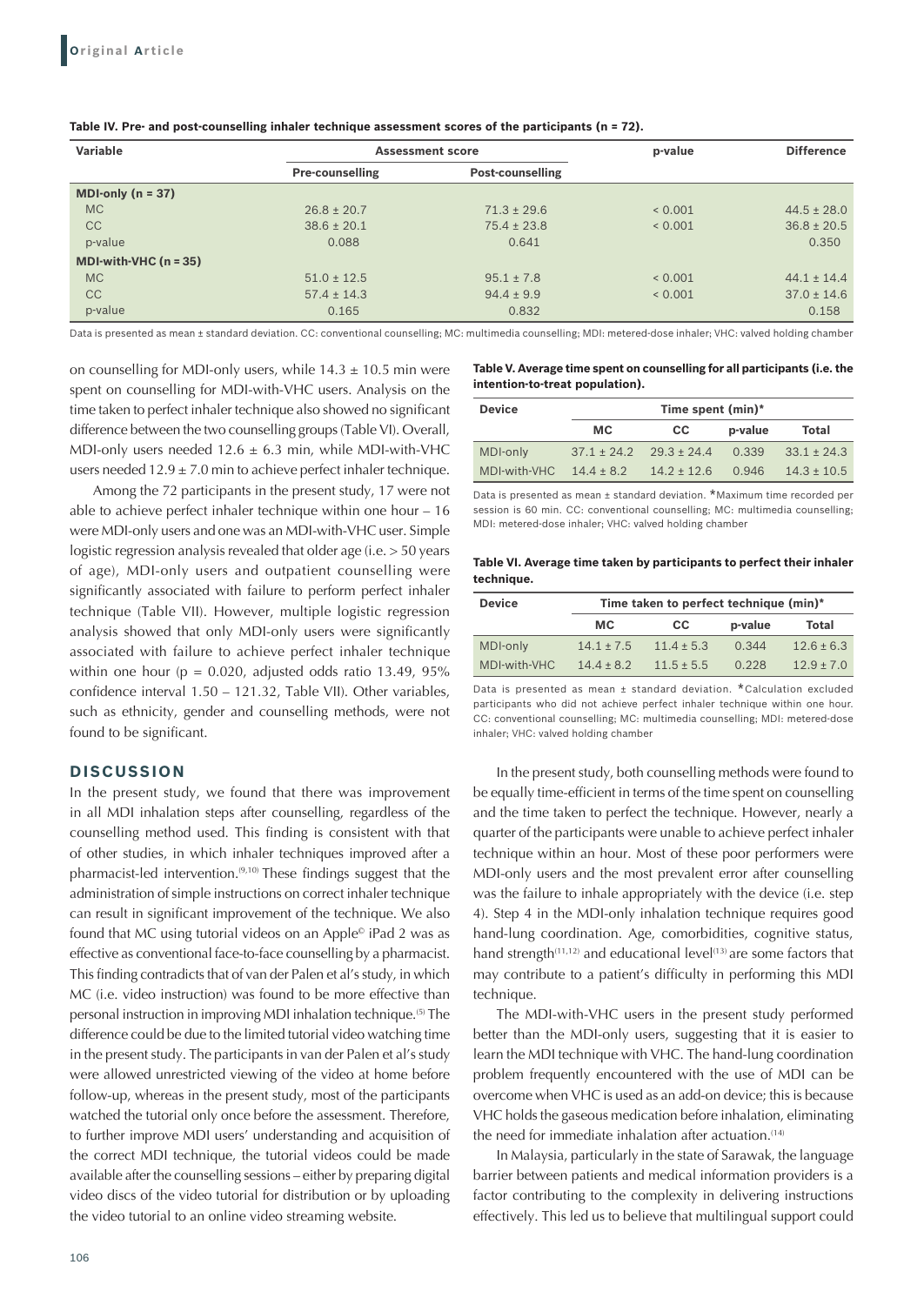| <b>Characteristic</b>          | No. (%)              |                      | p-value* | OR (95% CI)          | p-value <sup>+</sup> | <b>Adjusted OR</b>   |
|--------------------------------|----------------------|----------------------|----------|----------------------|----------------------|----------------------|
|                                | Success ( $n = 55$ ) | Failure ( $n = 17$ ) |          |                      |                      | (95% CI)             |
| Age (yr)                       |                      |                      |          |                      |                      |                      |
| $\leq 50$ (n = 38)             | 35(92.1)             | 3(7.9)               |          | $1.00$ (ref)         |                      | $1.00$ (ref)         |
| $> 50$ (n = 34)                | 20(58.8)             | 14(41.2)             | 0.003    | $8.17(2.09 - 31.90)$ | 0.075                | $3.90(0.87 - 17.38)$ |
| <b>Ethnicity</b>               |                      |                      |          |                      |                      |                      |
| Chinese $(n = 11)$             | 9(81.8)              | 2(18.2)              |          | $1.00$ (ref)         |                      | <b>NA</b>            |
| Malay $(n = 16)$               | 11 (68.8)            | 5(31.3)              | 0.451    | $2.05(0.32 - 13.16)$ | <b>NA</b>            | <b>NA</b>            |
| Native Sarawakian ( $n = 45$ ) | 35(77.8)             | 10(22.2)             | 0.770    | $1.29(0.29 - 6.94)$  | <b>NA</b>            | <b>NA</b>            |
| Gender                         |                      |                      |          |                      |                      |                      |
| Male $(n = 43)$                | 34(79.1)             | 9(20.9)              |          | $1.00$ (ref)         |                      | <b>NA</b>            |
| Female $(n = 29)$              | 21(72.4)             | 8(27.6)              | 0.515    | $1.44(0.48 - 4.31)$  | <b>NA</b>            | <b>NA</b>            |
| <b>Inhalation device used</b>  |                      |                      |          |                      |                      |                      |
| MDI-with-VHC $(n = 35)$        | 34(97.1)             | 1(2.9)               |          | $1.00$ (ref)         |                      | $1.00$ (ref)         |
| MDI-only $(n = 37)$            | 21(56.8)             | 16(43.2)             | 0.002    | 25.91 (3.20-209.91)  | 0.020                | 13.49 (1.50-121.32)  |
| <b>Type of patient</b>         |                      |                      |          |                      |                      |                      |
| Inpatient ( $n = 45$ )         | 39 (86.7)            | 6(13.3)              |          | $1.00$ (ref)         |                      | $1.00$ (ref)         |
| Outpatient ( $n = 27$ )        | 16(59.3)             | 11(40.7)             | 0.011    | $4.47(1.41 - 14.14)$ | 0.409                | $1.77(0.46-6.89)$    |
| Type of counselling received   |                      |                      |          |                      |                      |                      |
| Conventional ( $n = 37$ )      | 29(78.4)             | 8(21.6)              |          | $1.00$ (ref)         |                      | <b>NA</b>            |
| Multimedia ( $n = 35$ )        | 26(74.3)             | 9(25.7)              | 0.683    | $1.26(0.42 - 3.73)$  | <b>NA</b>            | <b>NA</b>            |

**Table VII. Results of the univariable and multivariable analyses of the factors suspected to be associated with the failure to achieve perfect inhaler technique within one hour.**

\*Simple logistic regression analysis. †Multiple logistic regression analysis. With regard to multiple logistic regression analysis, multicollinearity and interaction terms were checked and not found. Hosmer-Lemeshow test (p = 0.885), classification table (overall correctly classified percentage = 79.2%) and area under the receiving operator characteristic curve (85.0%) were applied to check model fitness. CI: confidence interval; MDI: metered-dose inhaler; NA: not applicable; OR: odds ratio; ref: reference group; VHC: valved holding chamber

potentially minimise or even diminish this barrier. However, we found that MC (which included multilingual support) failed to translate into better inhalation technique when compared to CC. This suggests that neither the language used for the counselling nor the counselling method could determine whether the participants in the present study would achieve perfect technique in the use of the device. Instead, it was the difficulties that the participants faced when using the MDI-only technique that hindered the achievement of a perfect score. Other studies found that these difficulties are associated with a number of factors, including age, hand-lung coordination problems, cultural differences and poor literacy.<sup>(11-13,15)</sup>

The present study was not without limitations. First, no followup was done and participants were assessed immediately after counselling. In other words, the results of the present study might only represent the short-term effectiveness of MDI counselling and not its long-term effectiveness. Second, this study was conducted in a single centre and with a small sample size  $(n = 72)$ . Third, no blinding was done. Due to the lack of manpower, the counsellors also served as assessors in the present study. This could have led to bias, as intentional or unintentional teaching, or hint-giving, could have occurred during the assessment. However, it was impossible to blind the participants on the counselling method received, as they were actively involved in the counselling process. Fourth, inter-observer variation could have occurred since multiple assessors were involved. Although checklists were utilised in an attempt to standardise and coordinate the assessment, it was still subject to individual understanding, perception and judgement.

In addition, the CC group was noted to have more elderly participants than the MC group. This disparity was an artefact of the randomisation process, as age was not matched for the two groups. In a study by Allen et al, the authors suggested that the elderly could have difficulty in learning MDI technique due to poor cognitive and executive functions.(12) The uneven distribution of elderly participants in the present study may have resulted in bias in the data obtained on the effect CC had on the MDI-only technique. However, we are unsure of the direction of this bias in the present study. Nevertheless, older age was not found to be significantly associated with failure to achieve perfect technique when it was adjusted for device and inpatient/outpatient status. This could be due to the different backgrounds of the participants in our study population, which comprised mostly native Sarawakians. Other factors, such as low educational level, low socioeconomic status, degree of familiarity with the Apple<sup>®</sup> iPad and preference for the human touch (i.e. CC), were not accounted for. These factors could have affected the participants' ability to achieve perfect MDI technique.

In conclusion, the use of counselling significantly improved MDI technique (both with and without VHC), regardless of the counselling method used. MC was found to be as effective as CC in teaching correct MDI technique; the time efficiency of both methods was also similar. Therefore, MC could be an effective alternative or a complementary tool in MDI technique counselling. The addition of VHC is recommended for MDI users, especially if they have hand-lung coordination problems. As the present study evaluated only the short-term effectiveness of counselling, studies on long-term retention of MDI technique after counselling are warranted. To test long-term inhaler technique acquisition, future studies could include follow-up sessions conducted after appropriate time-intervals (e.g. 3–5 months